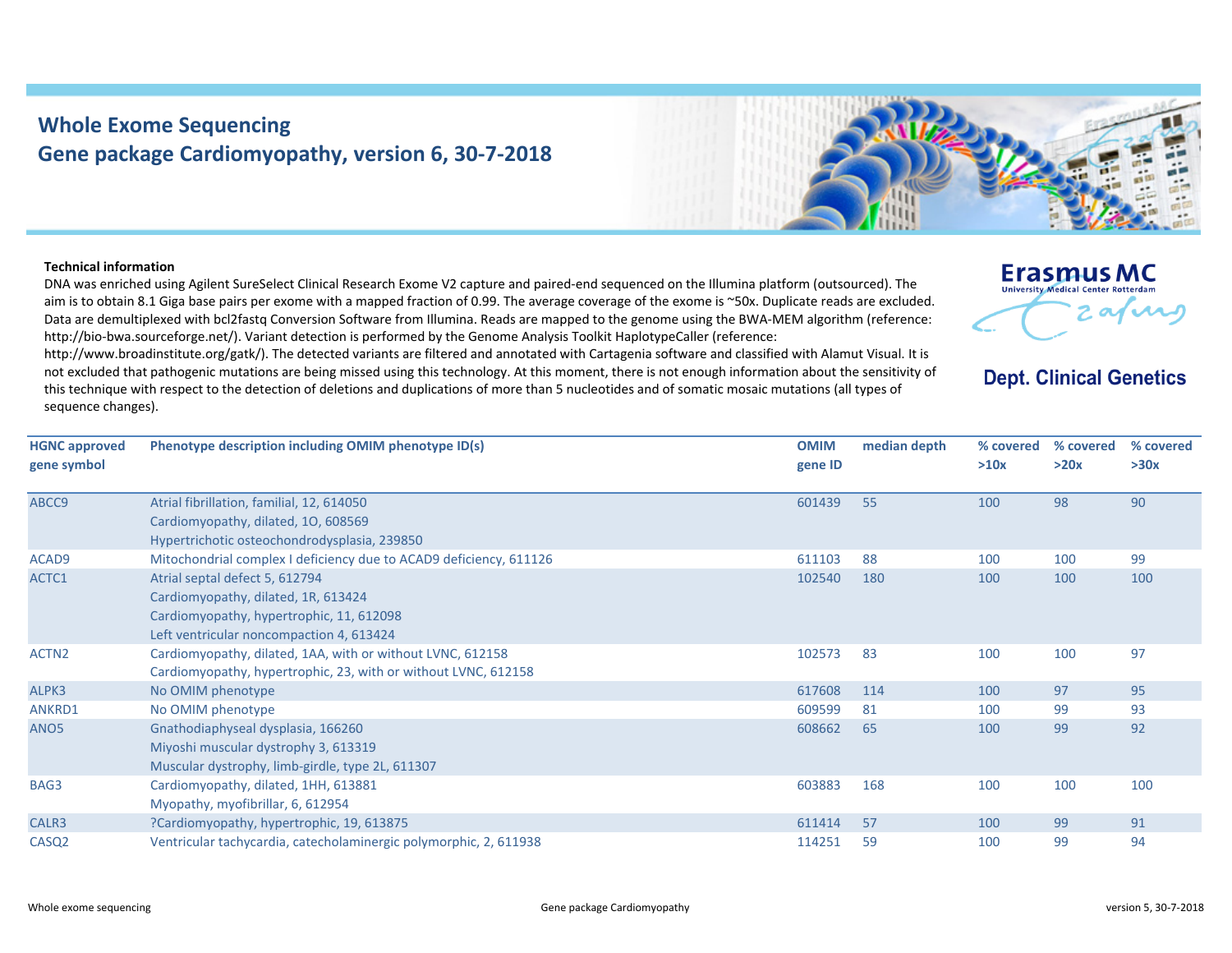| <b>HGNC approved</b><br>gene symbol | Phenotype description including OMIM phenotype ID(s)                                                                                                                                                                                                                                                                                                                                                                     | <b>OMIM</b><br>gene ID | median depth | >10x | % covered % covered<br>>20x | % covered<br>>30x |
|-------------------------------------|--------------------------------------------------------------------------------------------------------------------------------------------------------------------------------------------------------------------------------------------------------------------------------------------------------------------------------------------------------------------------------------------------------------------------|------------------------|--------------|------|-----------------------------|-------------------|
| CAV3                                | Cardiomyopathy, familial hypertrophic, 192600<br>Creatine phosphokinase, elevated serum, 123320<br>Long QT syndrome 9, 611818<br>Muscular dystrophy, limb-girdle, type IC, 607801<br>Myopathy, distal, Tateyama type, 614321<br>Rippling muscle disease, 606072                                                                                                                                                          | 601253                 | 140          | 100  | 100                         | 100               |
| <b>CRYAB</b>                        | Cardiomyopathy, dilated, 1ll, 615184<br>Cataract 16, multiple types, 613763<br>Myopathy, myofibrillar, 2, 608810<br>Myopathy, myofibrillar, fatal infantile hypertonic, alpha-B crystallin-related, 613869                                                                                                                                                                                                               | 123590                 | 71           | 100  | 100                         | 100               |
| CSRP3                               | ?Cardiomyopathy, dilated, 1M, 607482<br>Cardiomyopathy, hypertrophic, 12, 612124                                                                                                                                                                                                                                                                                                                                         | 600824                 | 92           | 100  | 100                         | 100               |
| CTNNA3                              | Arrhythmogenic right ventricular dysplasia, familial, 13, 615616                                                                                                                                                                                                                                                                                                                                                         | 607667                 | 51           | 100  | 99                          | 92                |
| <b>DES</b>                          | Cardiomyopathy, dilated, 1I, 604765<br>?Muscular dystrophy, limb-girdle, type 2R, 615325<br>Myopathy, myofibrillar, 1, 601419<br>Scapuloperoneal syndrome, neurogenic, Kaeser type, 181400                                                                                                                                                                                                                               | 125660                 | 103          | 100  | 100                         | 100               |
| DSC <sub>2</sub>                    | Arrhythmogenic right ventricular dysplasia 11, 610476<br>Arrhythmogenic right ventricular dysplasia 11 with mild palmoplantar keratoderma and woolly hair, 610476                                                                                                                                                                                                                                                        | 125645                 | 166          | 100  | 100                         | 100               |
| DSG <sub>2</sub>                    | Arrhythmogenic right ventricular dysplasia 10, 610193<br>Cardiomyopathy, dilated, 1BB, 612877                                                                                                                                                                                                                                                                                                                            | 125671                 | 141          | 100  | 100                         | 99                |
| <b>DSP</b>                          | Arrhythmogenic right ventricular dysplasia 8, 607450<br>Cardiomyopathy, dilated, with woolly hair and keratoderma, 605676<br>Dilated cardiomyopathy with woolly hair, keratoderma, and tooth agenesis, 615821<br>Epidermolysis bullosa, lethal acantholytic, 609638<br>Keratosis palmoplantaris striata II, 612908<br>Skin fragility-woolly hair syndrome, 607655                                                        | 125647                 | 138          | 100  | 100                         | 100               |
| <b>DTNA</b>                         | Left ventricular noncompaction 1, with or without congenital heart defects, 604169                                                                                                                                                                                                                                                                                                                                       | 601239                 | 71           | 100  | 100                         | 98                |
| <b>EMD</b>                          | Emery-Dreifuss muscular dystrophy 1, X-linked, 310300                                                                                                                                                                                                                                                                                                                                                                    | 300384                 | 95           | 100  | 100                         | 100               |
| EYA4                                | ?Cardiomyopathy, dilated, 1J, 605362<br>Deafness, autosomal dominant 10, 601316                                                                                                                                                                                                                                                                                                                                          | 603550                 | 53           | 100  | 99                          | 88                |
| FHL1                                | Emery-Dreifuss muscular dystrophy 6, X-linked, 300696<br>Myopathy, X-linked, with postural muscle atrophy, 300696<br>Reducing body myopathy, X-linked 1a, severe, infantile or early childhood onset, 300717<br>Reducing body myopathy, X-linked 1b, with late childhood or adult onset, 300718, X-linked<br>Scapuloperoneal myopathy, X-linked dominant, 300695<br>?Uruguay faciocardiomusculoskeletal syndrome, 300280 | 300163                 | 81           | 100  | 100                         | 94                |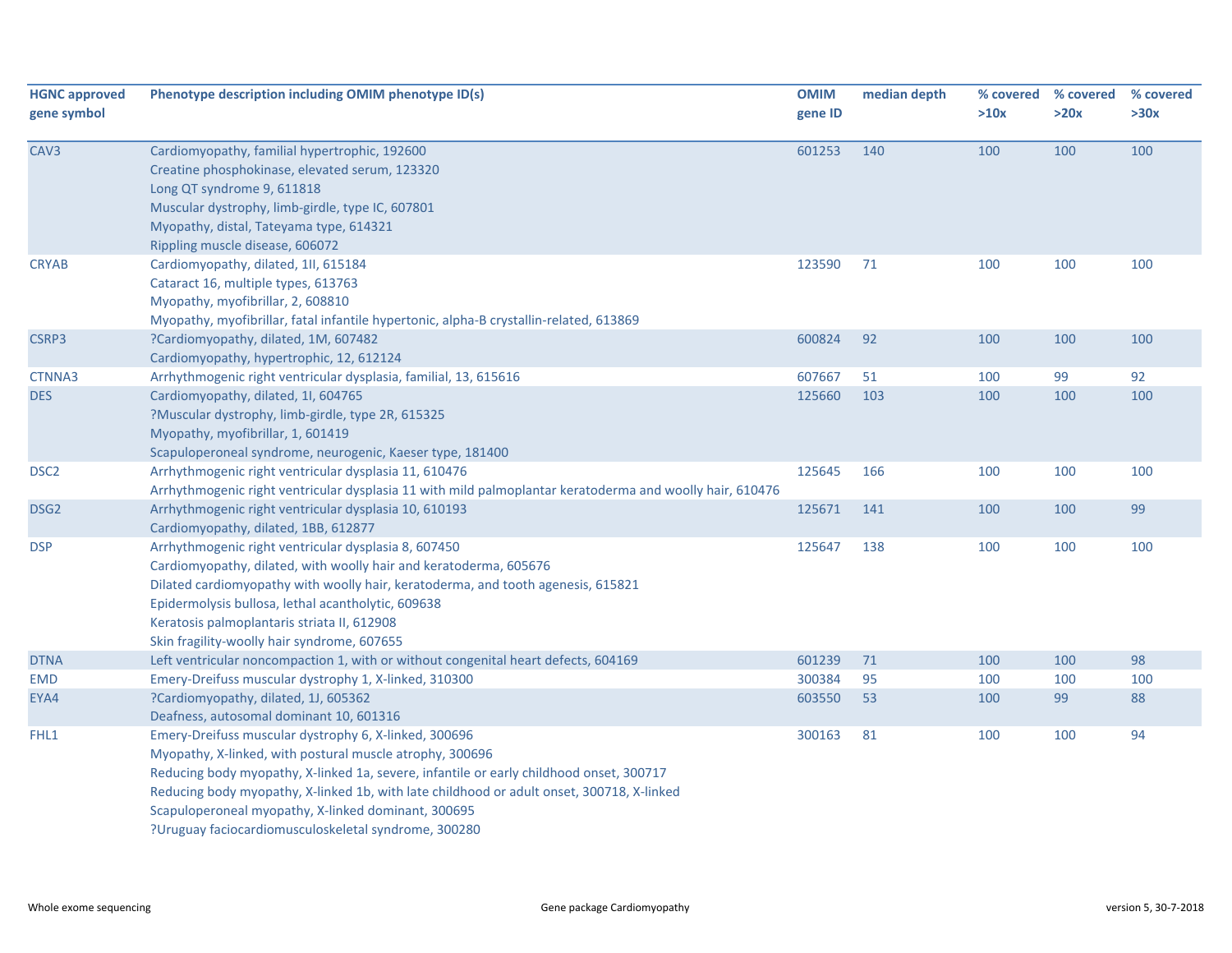| <b>HGNC approved</b><br>gene symbol | Phenotype description including OMIM phenotype ID(s)                                                                                                                                                                                                                                                                                                                                                                                                                                                                                       | <b>OMIM</b><br>gene ID | median depth | >10x | % covered % covered<br>>20x | % covered<br>>30x |
|-------------------------------------|--------------------------------------------------------------------------------------------------------------------------------------------------------------------------------------------------------------------------------------------------------------------------------------------------------------------------------------------------------------------------------------------------------------------------------------------------------------------------------------------------------------------------------------------|------------------------|--------------|------|-----------------------------|-------------------|
| <b>FKTN</b>                         | Cardiomyopathy, dilated, 1X, 611615<br>Muscular dystrophy-dystroglycanopathy (congenital with brain and eye anomalies), type A, 4, 253800<br>Muscular dystrophy-dystroglycanopathy (congenital without mental retardation), type B, 4, 613152<br>Muscular dystrophy-dystroglycanopathy (limb-girdle), type C, 4, 611588                                                                                                                                                                                                                    | 607440                 | 72           | 100  | 100                         | 98                |
| <b>FLNC</b>                         | Cardiomyopathy, familial hypertrophic, 26<br>Cardiomyopathy, familial restrictive 5, 617047<br>Myopathy, distal, 4, 614065<br>Myopathy, myofibrillar, 5, 609524                                                                                                                                                                                                                                                                                                                                                                            | 102565                 | 124          | 100  | 100                         | 99                |
| GATAD1                              | ?Cardiomyopathy, dilated, 2B, 614672                                                                                                                                                                                                                                                                                                                                                                                                                                                                                                       | 614518                 | 66           | 100  | 100                         | 93                |
| <b>GLA</b>                          | Fabry disease, 301500<br>Fabry disease, cardiac variant, 301500                                                                                                                                                                                                                                                                                                                                                                                                                                                                            | 300644                 | 88           | 100  | 100                         | 100               |
| HCN4                                | Brugada syndrome 8, 613123<br>Sick sinus syndrome 2, 163800                                                                                                                                                                                                                                                                                                                                                                                                                                                                                | 605206                 | 102          | 100  | 100                         | 98                |
| ILK                                 | No OMIM phenotype                                                                                                                                                                                                                                                                                                                                                                                                                                                                                                                          | 602366                 | 90           | 100  | 100                         | 98                |
| JPH <sub>2</sub>                    | Cardiomyopathy, hypertrophic, 17, 613873                                                                                                                                                                                                                                                                                                                                                                                                                                                                                                   | 605267                 | 115          | 100  | 100                         | 98                |
| <b>JUP</b>                          | Arrhythmogenic right ventricular dysplasia 12, 611528<br>Naxos disease, 601214                                                                                                                                                                                                                                                                                                                                                                                                                                                             | 173325                 | 98           | 100  | 100                         | 96                |
| KIF20A                              | No OMIM phenotype                                                                                                                                                                                                                                                                                                                                                                                                                                                                                                                          | 605664                 | 65           | 100  | 98                          | 91                |
| LAMA4                               | Cardiomyopathy, dilated, 1JJ, 615235                                                                                                                                                                                                                                                                                                                                                                                                                                                                                                       | 600133                 | 62           | 100  | 99                          | 92                |
| LAMP2                               | Danon disease, 300257                                                                                                                                                                                                                                                                                                                                                                                                                                                                                                                      | 309060                 | 40           | 100  | 91                          | 68                |
| LDB3                                | Cardiomyopathy, dilated, 1C, with or without LVNC, 601493<br>Cardiomyopathy, hypertrophic, 24, 601493<br>Left ventricular noncompaction 3, 601493<br>Myopathy, myofibrillar, 4, 609452                                                                                                                                                                                                                                                                                                                                                     | 605906                 | 107          | 100  | 100                         | 99                |
| <b>LMNA</b>                         | Cardiomyopathy, dilated, 1A, 115200<br>Charcot-Marie-Tooth disease, type 2B1, 605588<br>Emery-Dreifuss muscular dystrophy 2, AD, 181350<br>Emery-Dreifuss muscular dystrophy 3, AR, 616516<br>Heart-hand syndrome, Slovenian type, 610140<br>Hutchinson-Gilford progeria, 176670<br>Lipodystrophy, familial partial, type 2, 151660<br>Malouf syndrome, 212112<br>Mandibuloacral dysplasia, 248370<br>Muscular dystrophy, congenital, 613205<br>Muscular dystrophy, limb-girdle, type 1B, 159001<br>Restrictive dermopathy, lethal, 275210 | 150330                 | 142          | 100  | 100                         | 100               |
| MIB <sub>1</sub>                    | Left ventricular noncompaction 7, 615092                                                                                                                                                                                                                                                                                                                                                                                                                                                                                                   | 608677                 | 59           | 100  | 99                          | 90                |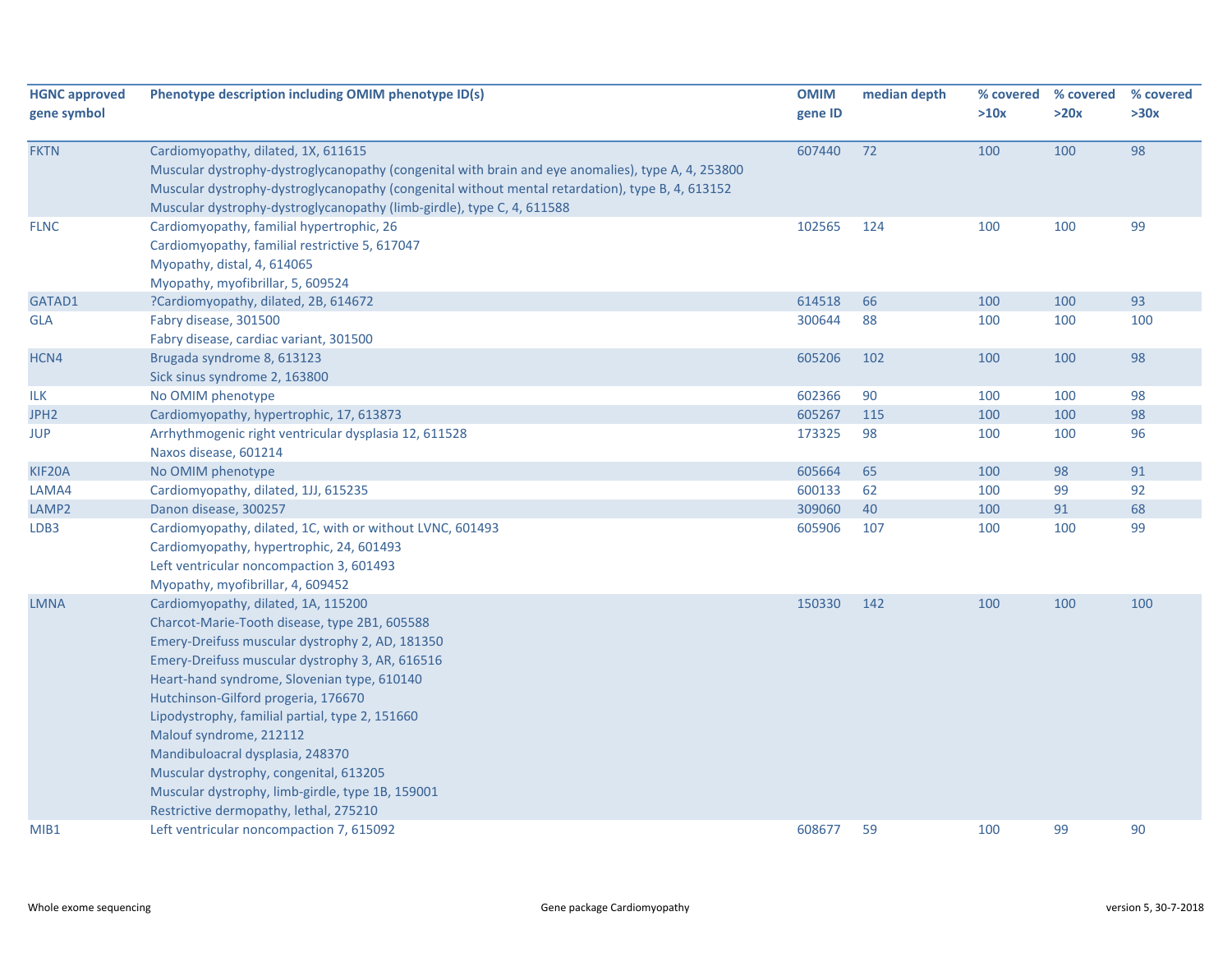| <b>HGNC approved</b><br>gene symbol | Phenotype description including OMIM phenotype ID(s)                                                                                                                                                                                                                                                                             | <b>OMIM</b><br>gene ID | median depth | % covered<br>>10x | % covered<br>>20x | % covered<br>>30x |
|-------------------------------------|----------------------------------------------------------------------------------------------------------------------------------------------------------------------------------------------------------------------------------------------------------------------------------------------------------------------------------|------------------------|--------------|-------------------|-------------------|-------------------|
| MYBPC3                              | Cardiomyopathy, dilated, 1MM, 615396<br>Cardiomyopathy, hypertrophic, 4, 115197<br>Left ventricular noncompaction 10, 615396                                                                                                                                                                                                     | 600958                 | 166          | 100               | 100               | 100               |
| MYH <sub>6</sub>                    | Atrial septal defect 3, 614089<br>Cardiomyopathy, dilated, 1EE, 613252<br>Cardiomyopathy, hypertrophic, 14, 613251<br>{Sick sinus syndrome 3}, 614090                                                                                                                                                                            | 160710                 | 148          | 100               | 98                | 98                |
| MYH7                                | Cardiomyopathy, dilated, 1S, 613426<br>Cardiomyopathy, hypertrophic, 1, 192600<br>Laing distal myopathy, 160500<br>Left ventricular noncompaction 5, 613426<br>Myopathy, myosin storage, autosomal dominant, 608358<br>Myopathy, myosin storage, autosomal recessive, 255160<br>Scapuloperoneal syndrome, myopathic type, 181430 | 160760                 | 179          | 100               | 100               | 100               |
| MYL <sub>2</sub>                    | Cardiomyopathy, hypertrophic, 10, 608758                                                                                                                                                                                                                                                                                         | 160781                 | 154          | 100               | 100               | 100               |
| MYL3                                | Cardiomyopathy, hypertrophic, 8, 608751                                                                                                                                                                                                                                                                                          | 160790                 | 113          | 100               | 100               | 100               |
| MYLK2                               | Cardiomyopathy, hypertrophic, 1, digenic, 192600                                                                                                                                                                                                                                                                                 | 606566                 | 99           | 100               | 100               | 99                |
| MYOZ1                               | No OMIM phenotype                                                                                                                                                                                                                                                                                                                | 605603                 | 72           | 100               | 97                | 89                |
| MYOZ2                               | Cardiomyopathy, hypertrophic, 16, 613838                                                                                                                                                                                                                                                                                         | 605602                 | 65           | 100               | 100               | 99                |
| <b>MYPN</b>                         | Cardiomyopathy, dilated, 1KK, 615248<br>Cardiomyopathy, familial restrictive, 4, 615248<br>Cardiomyopathy, hypertrophic, 22, 615248<br>Nemaline myopathy 11, autosomal recessive, 617336                                                                                                                                         | 608517                 | 68           | 100               | 98                | 94                |
| <b>NEBL</b>                         | No OMIM phenotype                                                                                                                                                                                                                                                                                                                | 605491                 | 49           | 100               | 98                | 85                |
| <b>NEXN</b>                         | Cardiomyopathy, dilated, 1CC, 613122<br>Cardiomyopathy, hypertrophic, 20, 613876                                                                                                                                                                                                                                                 | 613121                 | 73           | 100               | 100               | 95                |
| <b>NKX2-5</b>                       | Atrial septal defect 7, with or without AV conduction defects, 108900<br>Conotruncal heart malformations, variable, 217095<br>Hypoplastic left heart syndrome 2, 614435<br>Hypothyroidism, congenital nongoitrous, 5, 225250<br>Tetralogy of Fallot, 187500<br>Ventricular septal defect 3, 614432                               | 600584                 | 106          | 100               | 100               | 98                |
| PDLIM3                              | No OMIM phenotype                                                                                                                                                                                                                                                                                                                | 605889                 | 121          | 100               | 100               | 100               |
| PKP <sub>2</sub>                    | Arrhythmogenic right ventricular dysplasia 9, 609040                                                                                                                                                                                                                                                                             | 602861                 | 138          | 100               | 98                | 97                |
| <b>PLN</b>                          | Cardiomyopathy, dilated, 1P, 609909<br>Cardiomyopathy, hypertrophic, 18, 613874                                                                                                                                                                                                                                                  | 172405                 | 87           | 100               | 100               | 100               |
| PPA <sub>2</sub>                    | ?Sudden cardiac failure, alcohol-induced, 617223<br>Sudden cardiac failure, infantile, 617222                                                                                                                                                                                                                                    | 609988                 | 70           | 100               | 92                | 69                |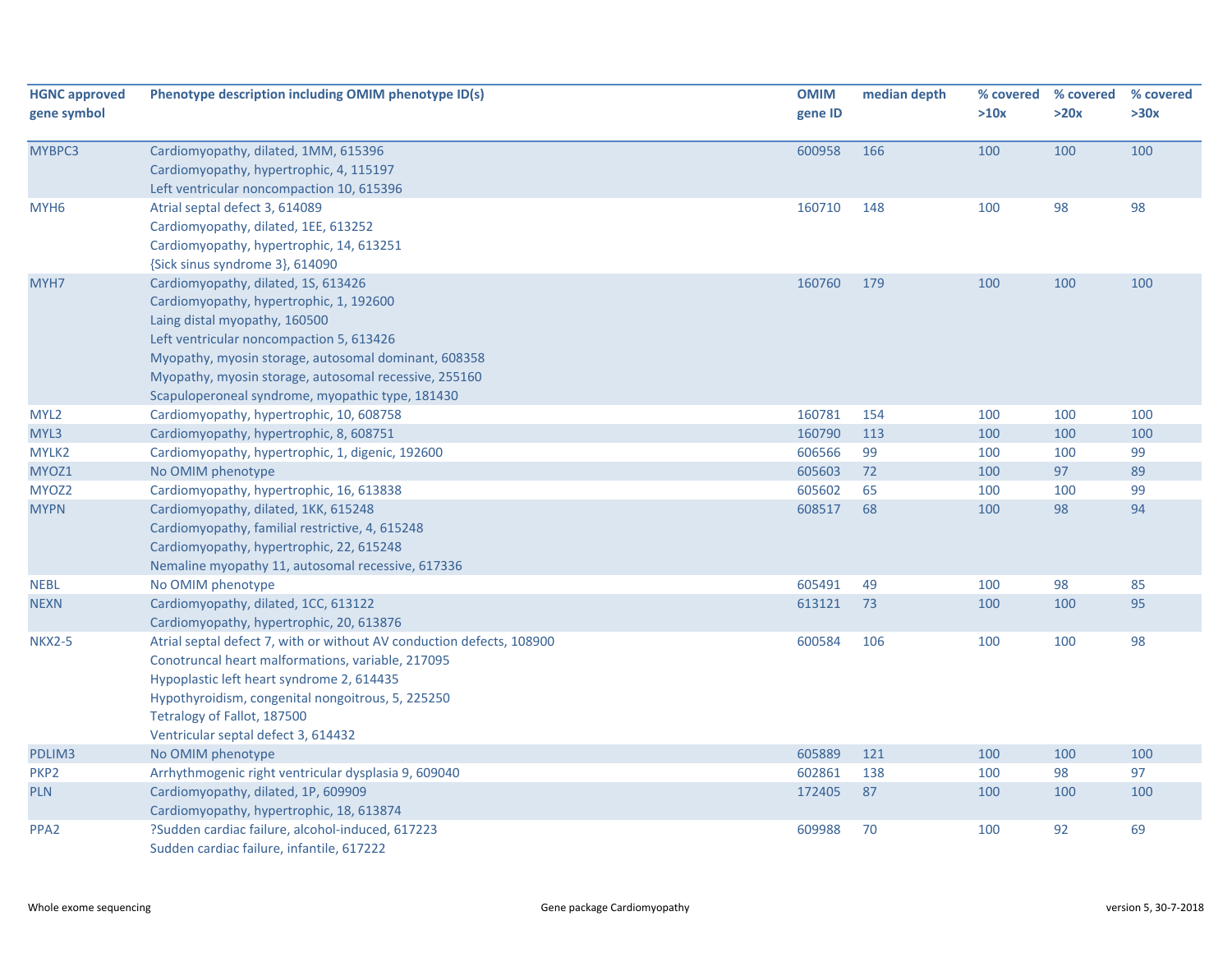| <b>HGNC approved</b><br>gene symbol | Phenotype description including OMIM phenotype ID(s)                                                                                                                                                                                                                                                                                                                            | <b>OMIM</b><br>gene ID | median depth | % covered<br>>10x | % covered<br>>20x | % covered<br>>30x |
|-------------------------------------|---------------------------------------------------------------------------------------------------------------------------------------------------------------------------------------------------------------------------------------------------------------------------------------------------------------------------------------------------------------------------------|------------------------|--------------|-------------------|-------------------|-------------------|
| <b>PPCS</b>                         | No OMIM phenotype                                                                                                                                                                                                                                                                                                                                                               | 609853                 | 128          | 100               | 100               | 95                |
| PRDM16                              | Cardiomyopathy, dilated, 1LL, 615373<br>Left ventricular noncompaction 8, 615373                                                                                                                                                                                                                                                                                                | 605557                 | 167          | 100               | 100               | 100               |
| PRKAG2                              | Cardiomyopathy, hypertrophic 6, 600858<br>Glycogen storage disease of heart, lethal congenital, 261740<br>Wolff-Parkinson-White syndrome, 194200                                                                                                                                                                                                                                | 602743                 | 111          | 100               | 100               | 97                |
| RAF1                                | Cardiomyopathy, dilated, 1NN, 615916<br>LEOPARD syndrome 2, 611554<br>Noonan syndrome 5, 611553                                                                                                                                                                                                                                                                                 | 164760                 | 66           | 100               | 98                | 90                |
| <b>RBM20</b>                        | Cardiomyopathy, dilated, 1DD, 613172                                                                                                                                                                                                                                                                                                                                            | 613171                 | 118          | 100               | 100               | 100               |
| RYR <sub>2</sub>                    | Arrhythmogenic right ventricular dysplasia 2, 600996<br>Ventricular tachycardia, catecholaminergic polymorphic, 1, 604772                                                                                                                                                                                                                                                       | 180902                 | 116          | 100               | 99                | 95                |
| SCN5A                               | Atrial fibrillation, familial, 10, 614022<br>Brugada syndrome 1, 601144<br>Cardiomyopathy, dilated, 1E, 601154<br>Heart block, nonprogressive, 113900<br>Heart block, progressive, type IA, 113900<br>Long QT syndrome-3, 603830<br>Sick sinus syndrome 1, 608567<br>{Sudden infant death syndrome, susceptibility to}, 272120<br>Ventricular fibrillation, familial, 1, 603829 | 600163                 | 187          | 100               | 100               | 100               |
| <b>SGCD</b>                         | Cardiomyopathy, dilated, 1L, 606685<br>Muscular dystrophy, limb-girdle, type 2F, 601287                                                                                                                                                                                                                                                                                         | 601411                 | 50           | 100               | 100               | 91                |
| <b>TAZ</b>                          | Barth syndrome, 302060                                                                                                                                                                                                                                                                                                                                                          | 300394                 | 89           | 100               | 97                | 90                |
| <b>TBX20</b>                        | Atrial septal defect 4, 611363                                                                                                                                                                                                                                                                                                                                                  | 606061                 | 75           | 100               | 100               | 93                |
| <b>TCAP</b>                         | Cardiomyopathy, hypertrophic, 25, 607487<br>Muscular dystrophy, limb-girdle, type 2G, 601954                                                                                                                                                                                                                                                                                    | 604488                 | 108          | 100               | 100               | 100               |
| TGFB3                               | Arrhythmogenic right ventricular dysplasia 1, 107970<br>Loeys-Dietz syndrome 5, 615582                                                                                                                                                                                                                                                                                          | 190230                 | 96           | 100               | 100               | 100               |
| TMEM43                              | Arrhythmogenic right ventricular dysplasia 5, 604400<br>Emery-Dreifuss muscular dystrophy 7, AD, 614302                                                                                                                                                                                                                                                                         | 612048                 | 131          | 100               | 100               | 100               |
| TNNC1                               | Cardiomyopathy, dilated, 1Z, 611879<br>Cardiomyopathy, hypertrophic, 13, 613243                                                                                                                                                                                                                                                                                                 | 191040                 | 117          | 100               | 100               | 100               |
| TNN <sub>13</sub>                   | Cardiomyopathy, dilated, 1FF, 613286<br>?Cardiomyopathy, dilated, 2A, 611880<br>Cardiomyopathy, familial restrictive, 1, 115210<br>Cardiomyopathy, hypertrophic, 7, 613690                                                                                                                                                                                                      | 191044                 | 176          | 100               | 100               | 98                |
| <b>TNNI3K</b>                       | ?Cardiac conduction disease with or without dilated cardiomyopathy, 616117                                                                                                                                                                                                                                                                                                      | 613932                 | 50           | 100               | 99                | 87                |